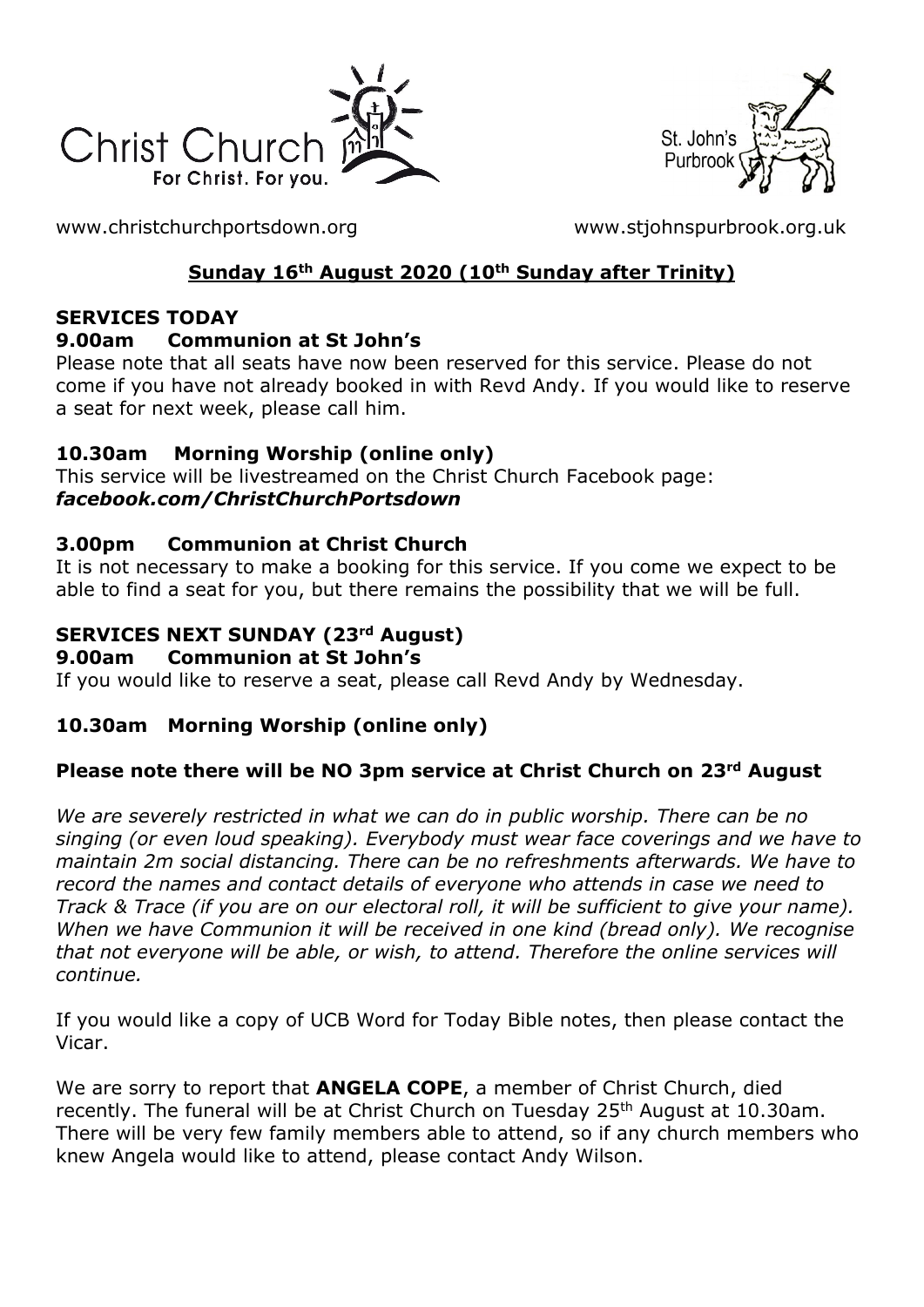**THE ORDINATION OF MATT GROVE** as Deacon will take place at Christ Church on Saturday 10<sup>th</sup> October at 11.30am. Attendance will be limited, but we hope to stream the service online.

#### **GIVING**

Both of our churches are experiencing reduced income from cancelled hall bookings and the lack of collections at services. If you usually give in the plate (cash or envelopes), please do consider switching to Direct Debit or online payment. The best way to do this is via the Parish Giving Scheme, which can now be done online or by telephone. You can register online at **register.parishgiving.org.uk** or by calling **0333 002 1271**

To register you will need the following details:

For Christ Church: Parish: Portsdown Christ Church Diocese: Portsmouth PGS Parish Code: 290629068

For St John's: Parish: St John the Baptist Village: Purbrook Diocese: Portsmouth PGS Parish Code: 290629070

You will also need your own bank details.

If you prefer to give direct to Christ Church (either by Standing Order as a one-off payment) then see details at christchurchportsdown.org/more/giving . For details of giving to St John's please contact the Vicar or Warden.

| <b>CONTACTS</b>      |                                            |
|----------------------|--------------------------------------------|
| <b>Vicar</b>         | <b>Revd Andy Wilson</b> (day off Monday)   |
|                      | vicar@christchurchportsdown.org            |
|                      | purbrookvicar@gmail.com                    |
| <b>Associate</b>     | <b>Revd Laura Cameron</b>                  |
| <b>Minister</b>      | revdlauracameron@gmail.com                 |
| Curate               | <b>Matt Grove</b>                          |
|                      | matt.grove@christchurchportsdown.org       |
| <b>Churchwarden</b>  | <b>Bill Jeffery</b>                        |
| <b>SJP</b>           | purbrookchurch@gmail.com                   |
| Churchwarden         | <b>Stephen Anderson</b>                    |
| <b>CCP</b>           | stephen.anderson@christchurchportsdown.org |
| <b>Administrator</b> | <b>Emma Evans</b>                          |
|                      | parish.office@christchurchportsdown.org    |
| <b>Hall Manager</b>  | Jacqui Wilson                              |
| <b>CCP</b>           | hall.manager@christchurchportsdown.org     |
| Website              | <b>Matt Doe</b>                            |
|                      | webmaster@christchurchportsdown.org        |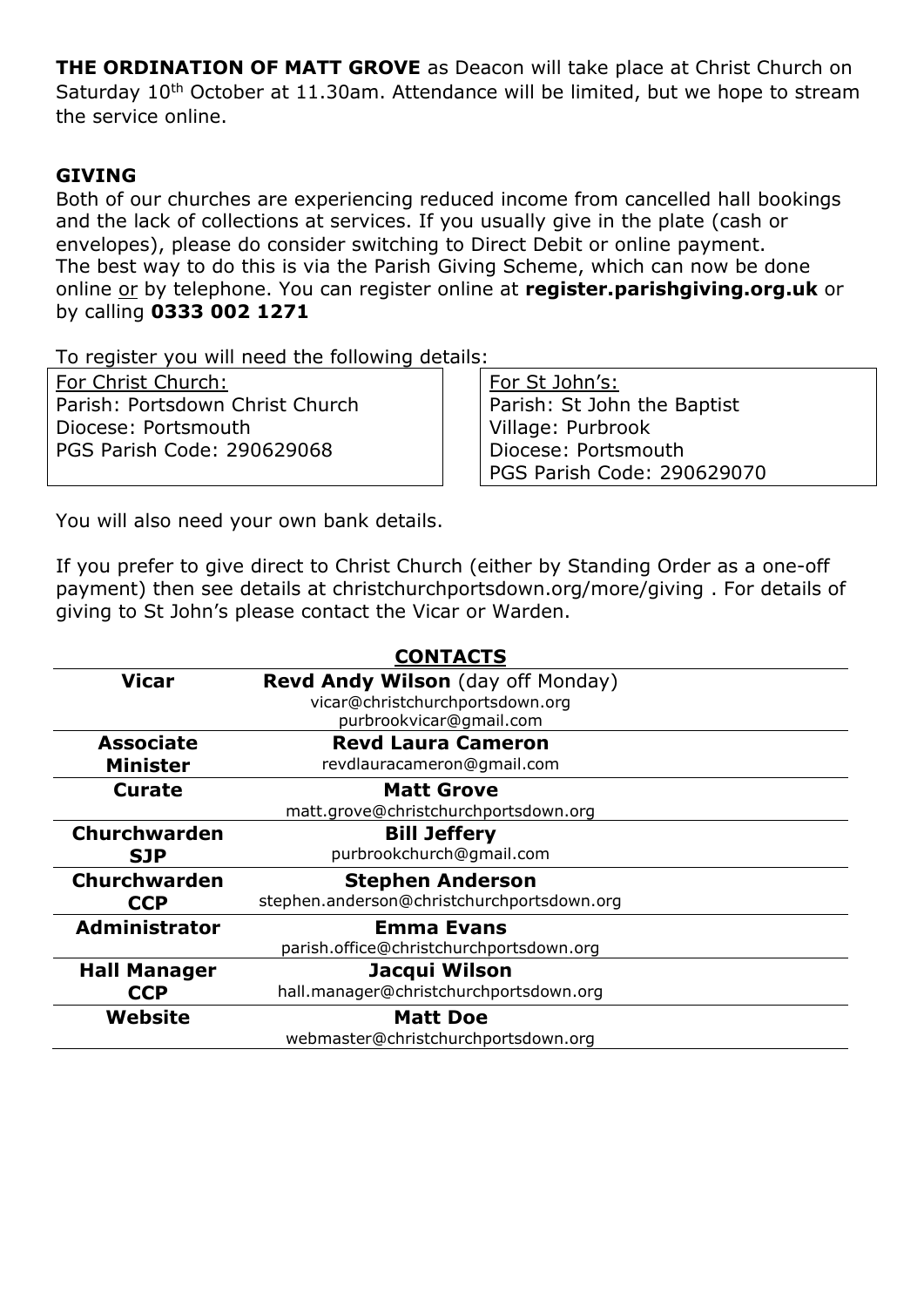## **Sunday 16 August 2020 10th Sunday after Trinity**

# **Collect**

Lord of heaven and earth, as Jesus taught his disciples to be persistent in prayer, give us patience and courage never to lose hope, but always to bring our prayers before you; through Jesus Christ our Lord.

## **Isaiah 56:1, 6–8**

<sup>56</sup> Thus says the Lord: Maintain justice, and do what is right, for soon my salvation will come, and my deliverance be revealed. <sup>6</sup> And the foreigners who join themselves to the Lord, to minister to him, to love the name of the Lord, and to be his servants, all who keep the Sabbath, and do not profane it, and hold fast my covenant—  $<sup>7</sup>$  these I will bring to my holy</sup> mountain, and make them joyful in my house of prayer; their burntofferings and their sacrifices will be accepted on my altar; for my house shall be called a house of prayer for all peoples.  $8$  Thus says the Lord God, who gathers the outcasts of Israel, I will gather others to them besides those already gathered.

# **Psalm 67**

 $1$  God be gracious to us and bless us and make his face to shine upon us,  $2$  That your way may be known upon earth, your saving power among all nations. <sup>3</sup> Let the peoples praise you, O God; let all the peoples praise you. <sup>4</sup> O let the nations rejoice and be glad, for you will judge the peoples righteously and govern the nations upon earth.  $5$  Let the peoples praise you, O God; let all the peoples praise you. <sup>6</sup> Then shall the earth bring forth her increase, and God, our own God, will bless us. <sup>7</sup> God will bless us, and all the ends of the earth shall fear him.

## **Romans 11:1–2a, 29–32**

<sup>1</sup> I ask, then, has God rejected his people? By no means! I myself am an Israelite, a descendant of Abraham, a member of the tribe of Benjamin.  $2$  God has not rejected his people whom he foreknew.  $29$  For the gifts and the calling of God are irrevocable.  $30$  Just as you were once disobedient to God but have now received mercy because of their disobedience,  $31$  so they have now been disobedient in order that, by the mercy shown to you, they too may now receive mercy. <sup>32</sup> For God has imprisoned all in disobedience so that he may be merciful to all.